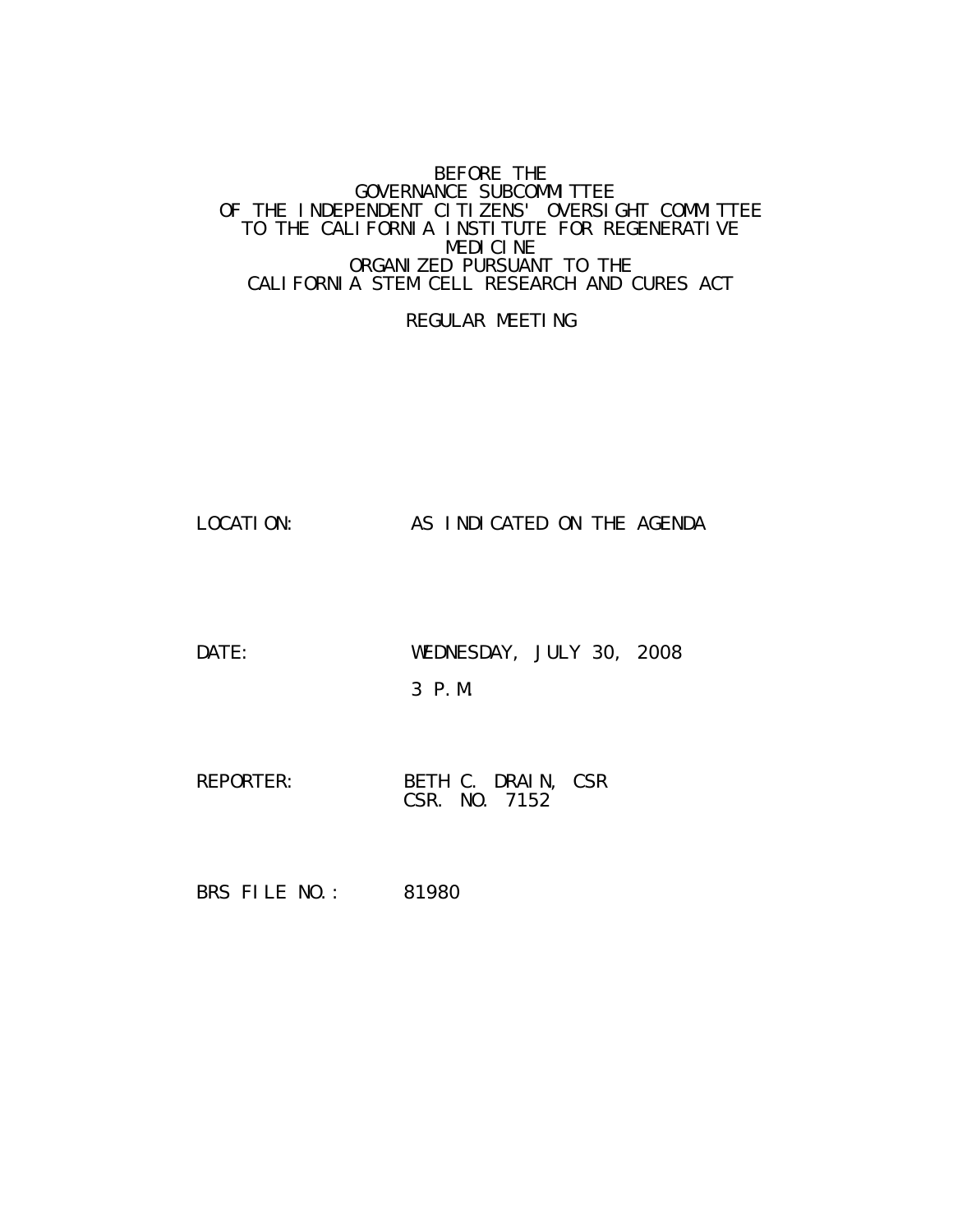# I N D E X

| I TEM         | DESCRIPTION                                                            | PAGE NO. |   |
|---------------|------------------------------------------------------------------------|----------|---|
| CALL TO ORDER |                                                                        |          |   |
| ROLL CALL     |                                                                        |          |   |
|               | CONSIDERATION OF 2008-2009 CONTRACT<br>WITH REMCHO, JOHANSEN & PURCELL |          | h |
| ADJOURNMENT   |                                                                        |          |   |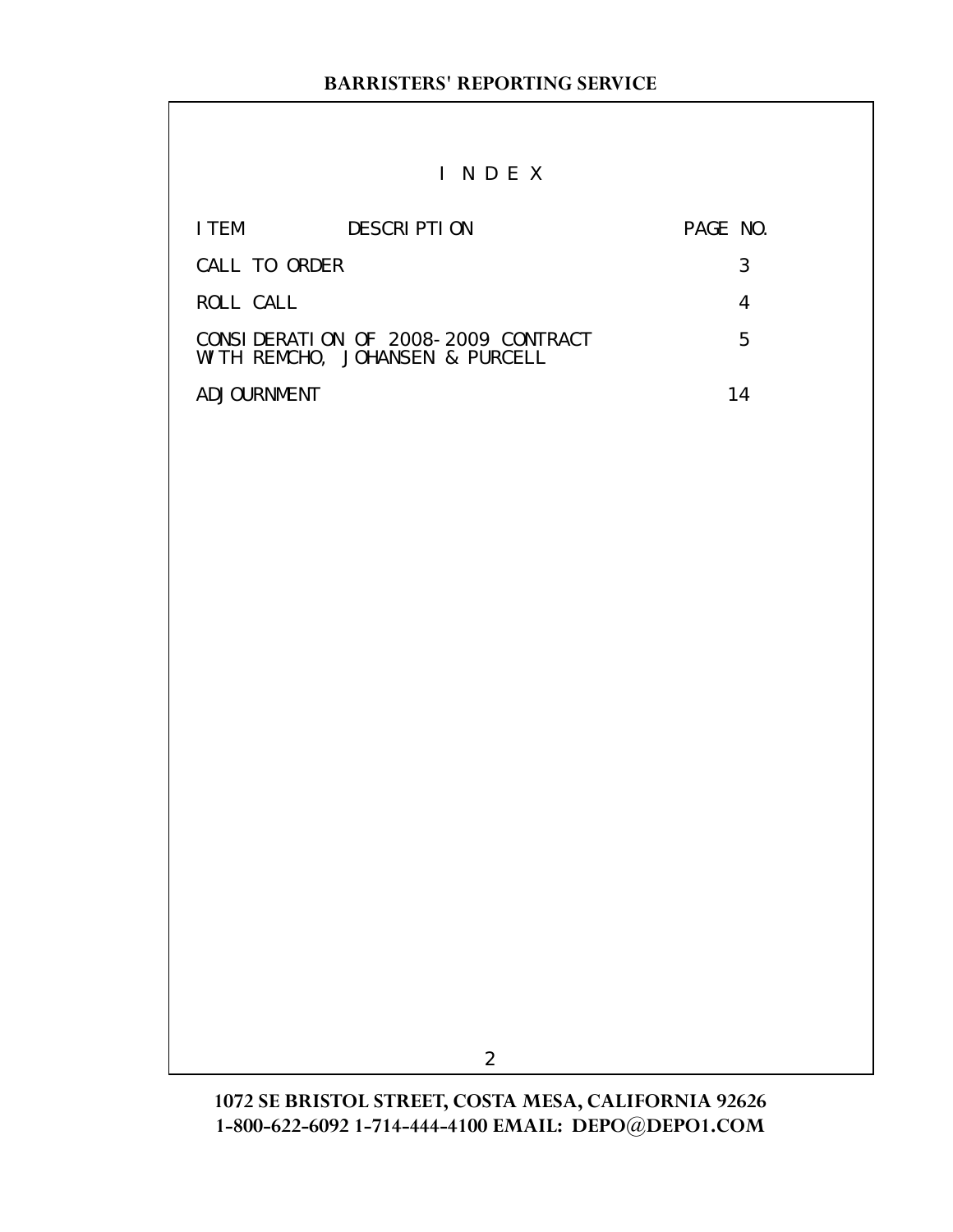| <b>BARRISTERS' REPORTING SERVICE</b>                  |  |  |
|-------------------------------------------------------|--|--|
| WEDNESDAY, JULY 30, 2008                              |  |  |
|                                                       |  |  |
| CHAI RPERSON LANSING: I'M GOING TO                    |  |  |
| OFFICIALLY START. I'D LIKE TO WELCOME ALL OF YOU      |  |  |
| AND CALL TO MEETING TO ORDER. I'D LIKE TO WELCOME     |  |  |
| EVERYONE TO THE MEETING OF THE GOVERNANCE             |  |  |
| SUBCOMMITTEE OF THE ICOC. AND I'M HERE IN L.A.<br>AND |  |  |
| ARE WE ON THE LINE WITH CIRM IN SAN FRANCISCO?        |  |  |
| MS. KING: WE ARE.                                     |  |  |
| CHAI RPERSON LANSING: UC DAVIS?                       |  |  |
| DR. POMEROY: YES.                                     |  |  |
| CHAI RPERSON LANSING: I RVINE?                        |  |  |
| MS. KING: NOT YET.                                    |  |  |
| CHAI RPERSON LANSING: CONNECT?                        |  |  |
| MR. ROTH:<br>YES.                                     |  |  |
| KING:<br>MS.<br>YES.                                  |  |  |
| CHAI RPERSON LANSING: THE LODGE AT TORREY             |  |  |
| PINES?                                                |  |  |
| MR. KLEIN: YES.                                       |  |  |
| CHAI RPERSON LANSING: CARLSBAD?                       |  |  |
| DR. NOVA: GENOPTIX, YES.                              |  |  |
| CHAI RPERSON LANSING: OKAY. SO I THANK                |  |  |
| YOU FOR PARTICIPATING IN THIS IMPORTANT CALL. AND,    |  |  |
| MELISSA, I'D LIKE TO ASK YOU TO CALL THE ROLL.        |  |  |
| MS. KING: ABSOLUTELY. AND I THINK WE MAY              |  |  |
| 3                                                     |  |  |
|                                                       |  |  |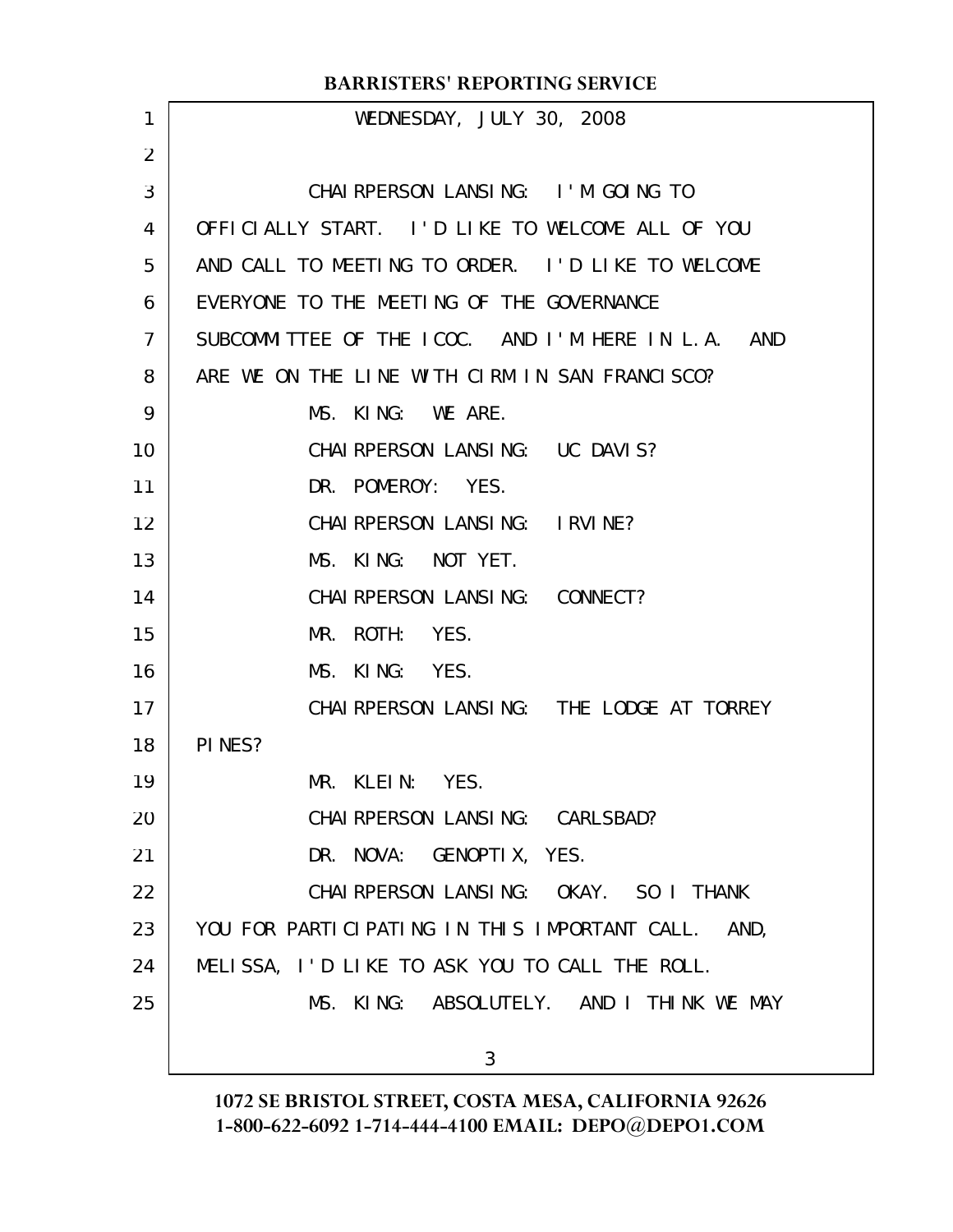HAVE JUST BEEN JOINED BY DR. STEWARD; IS THAT TRUE? PERHAPS NOT. OKAY. BOB KLEIN. CHAIRPERSON LANSING: I KNOW HE'S THERE. MS. KING: WE MUST HAVE LOST HIM. SHERRY LANSING. CHAIRPERSON LANSING: HERE. MS. KING: TINA NOVA. DR. NOVA: HERE. MS. KING: PHIL PIZZO. CLAIRE POMEROY. DR. POMEROY. HERE. MS. KING: JOHN REED. DUANE ROTH. MR. ROTH: HERE. MS. KING: JEFF SHEEHY. MR. SHEEHY: HERE. MS. KING: AND BOB KLEIN. SO WE MUST HAVE DROPPED HIM UNFORTUNATELY, SHERRY. I ACTUALLY THINK WE CAN GET STARTED ANYWAY. MR. KLEIN: YEAH. I HIT THE WRONG BUTTON. CHAIRPERSON LANSING: IT'S OKAY, BOB. WE'RE GLAD TO HAVE YOU BACK. MS. KING: FOR THE RECORD, BOB KLEIN HAS JOINED THE MEETING. CHAIRPERSON LANSING: I'D LIKE TO ASK CIRM'S CONTRACTS ADMINISTRATOR, CYNTHIA SCHAFFER, TO 4 **BARRISTERS' REPORTING SERVICE** 1 2 3 4 5 6 7 8 9 10 11 12 13 14 15 16 17 18 19 20 21 22 23 24 25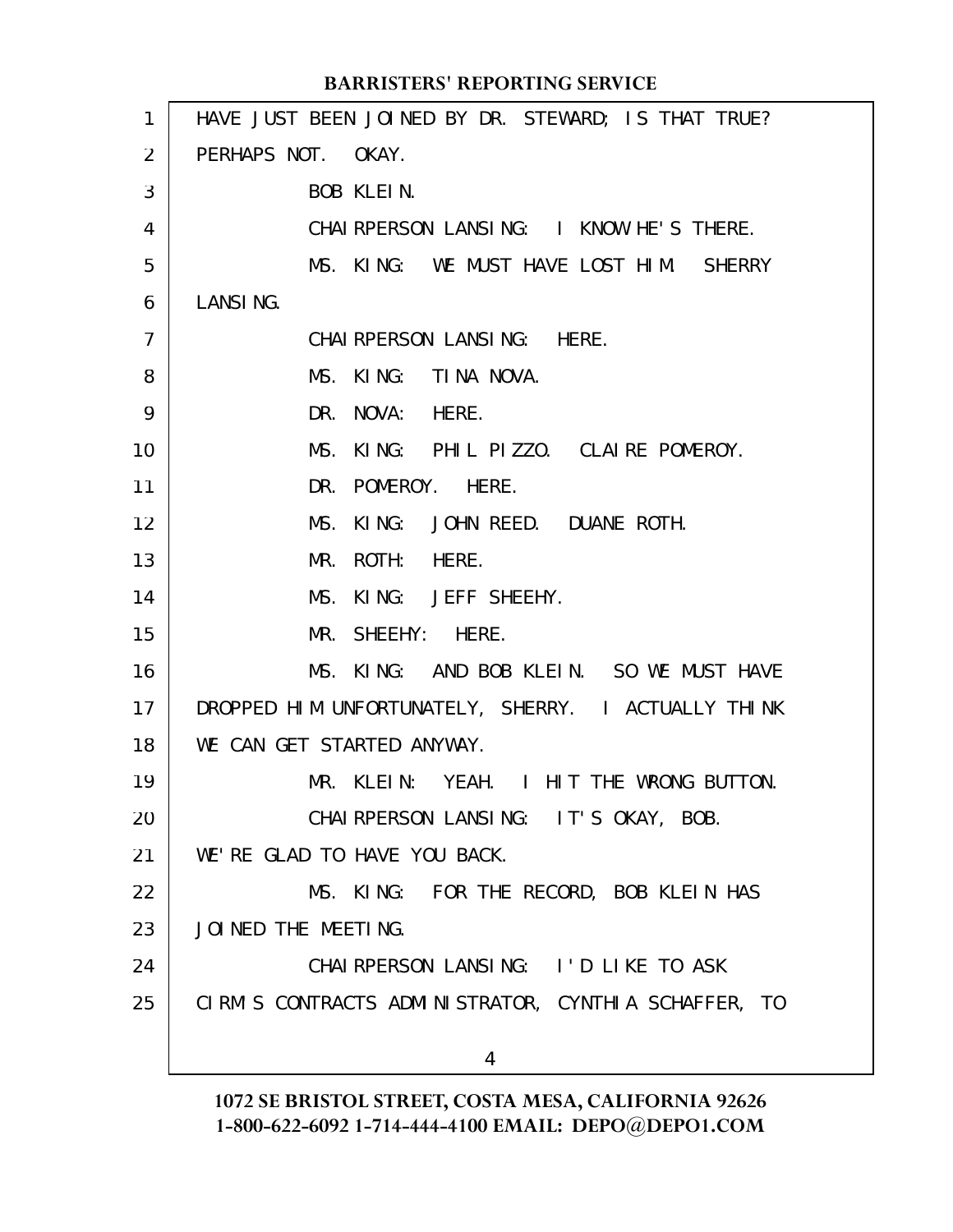| $\mathbf{1}$ | WALK US THROUGH THIS ITEM, WHICH IS AGENDA ITEM NO.  |
|--------------|------------------------------------------------------|
| 2            | 3, WHICH IS CONSIDERATION OF THE 2008-2009 CONTRACT  |
| 3            | WITH REMCHO, JOHANSEN & PURCELL. WITH THAT           |
| 4            | INTRODUCTION, CYNTHIA, CAN I TURN THIS OVER TO YOU,  |
| 5            | PLEASE.                                              |
| 6            | MS. SCHAFFER: RIGHT NOW WE HAVE AN                   |
| 7            | AGREEMENT WITH REMCHO FOR 45,000, AND WE'RE ASKING   |
| 8            | TO AMEND THAT AGREEMENT TO MAKE IT 450,000, WHICH WE |
| 9            | NEED APPROVAL FROM THE GOVERNANCE SUBCOMMITTEE TO    |
| 10           | DO.                                                  |
| 11           | CHAIRPERSON LANSING: WHAT IS IT NOW?                 |
| 12           | EXCUSE ME.                                           |
| 13           | MS. SCHAFFER: WE ACTUALLY WANTED TO MAKE             |
| 14           | SURE WE HAD AN AGREEMENT IN PLACE STARTING WITH THE  |
| 15           | NEW FISCAL YEAR BEGINNING JULY 1ST, 2008. AND SO WE  |
| 16           | HAVE AN INTERIM AGREEMENT IN PLACE MEANING TO BE     |
| 17           | REPLACED AND SUPERCEDED AFTER WE REACH THE APPROVAL  |
| 18           | FOR THE HIGHER AMOUNT.                               |
| 19           | CHAIRPERSON LANSING: WHAT IS IT AT NOW?              |
| 20           | THAT'S WHAT I DIDN'T HEAR YOU SAY.                   |
| 21           | MS. SCHAFFER: THE PLACEHOLDER WE HAVE NOW            |
| 22           | IS FOR THE AMOUNT OF 45,000, BUT WE'RE ASKING FOR    |
| 23           | THE FULL YEAR FOR 450,000.                           |
| 24           | CHAIRPERSON LANSING: GOT IT. OKAY.                   |
| 25           | PLEASE CONTINUE.                                     |
|              |                                                      |
|              | 5                                                    |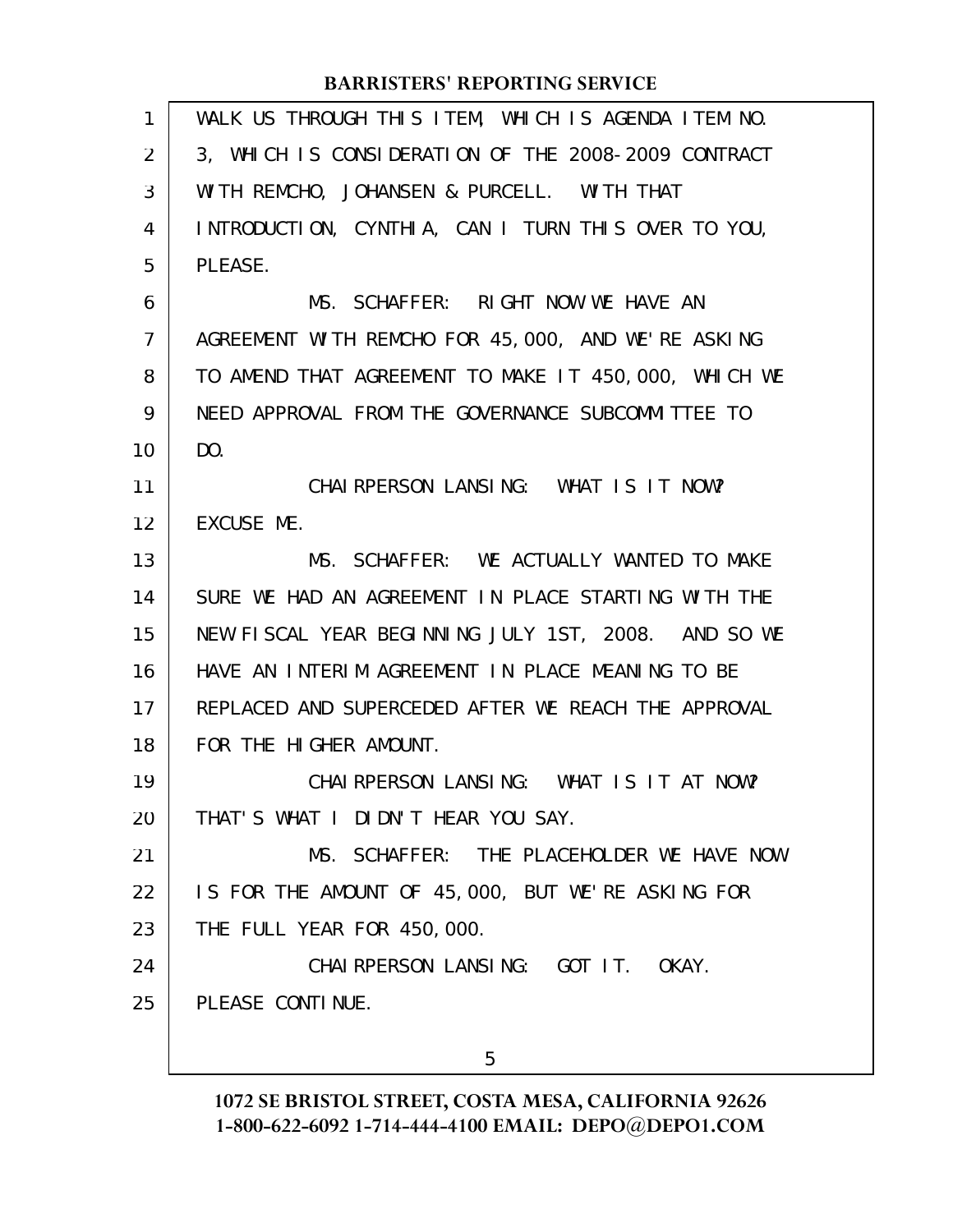| 1  | MS. SCHAFFER: THAT'S ALL I HAVE.                    |
|----|-----------------------------------------------------|
| 2  | MS. KING: EVERYBODY ON THE LINE SHOULD              |
| 3  | HAVE A COPY OF THE INDEPENDENT CONSULTANT AGREEMENT |
| 4  | OR THE CONTRACT ALONG WITH TWO EXHIBITS THAT I GOT  |
| 5  | FROM CYNTHIA AND SENT OUT TO EVERYONE ON THE        |
| 6  | SUBCOMMITTEE A FEW DAYS AGO. DOES EVERYBODY HAVE    |
| 7  | THAT INFORMATION?                                   |
| 8  | MR. KLEIN: WHILE THEY'RE LOOKING FOR THAT           |
| 9  | INFORMATION, SHERRY, THIS IS BOB KLEIN. MAYBE I     |
| 10 | COULD JUST PROVIDE A QUICK OVERVIEW OF THE          |
| 11 | FUNCTIONS, FOR THE BENEFIT OF THE PUBLIC, OF THE    |
| 12 | <b>BOARD COUNSEL.</b>                               |
| 13 | CHAI RPERSON LANSING: I'D APPRECIATE THAT,          |
| 14 | BOB. ALSO, DIDN'T WE HAVE A CONTRACT LAST YEAR, OR  |
| 15 | I AM REMEMBERING INCORRECTLY?                       |
| 16 | MR. KLEIN: THE CONTRACT LAST YEAR WAS               |
| 17 | ALSO APPROVED FOR 450, I THINK.                     |
| 18 | MS. SCHAFFER: 415,000.                              |
| 19 | MR. KLEIN: IT ENDED UP BEING 415,000.               |
| 20 | CHAI RPERSON LANSING: SO COULD YOU EXPLAIN          |
| 21 | FOR THE RECORD THE SERVICES, AND ALSO FOR THE       |
| 22 | RECORD, COULD YOU EXPLAIN WHY THERE'S AN INCREASE?  |
| 23 | MR. KLEIN: YES. SO THE BOARD COUNSEL IN             |
| 24 | PROVIDING DIRECTION, LEGAL DIRECTION, FOR THE BOARD |
| 25 | IN ALL OF ITS FUNCTIONS OF APPROVING GRANTS AND     |
|    | 6                                                   |
|    |                                                     |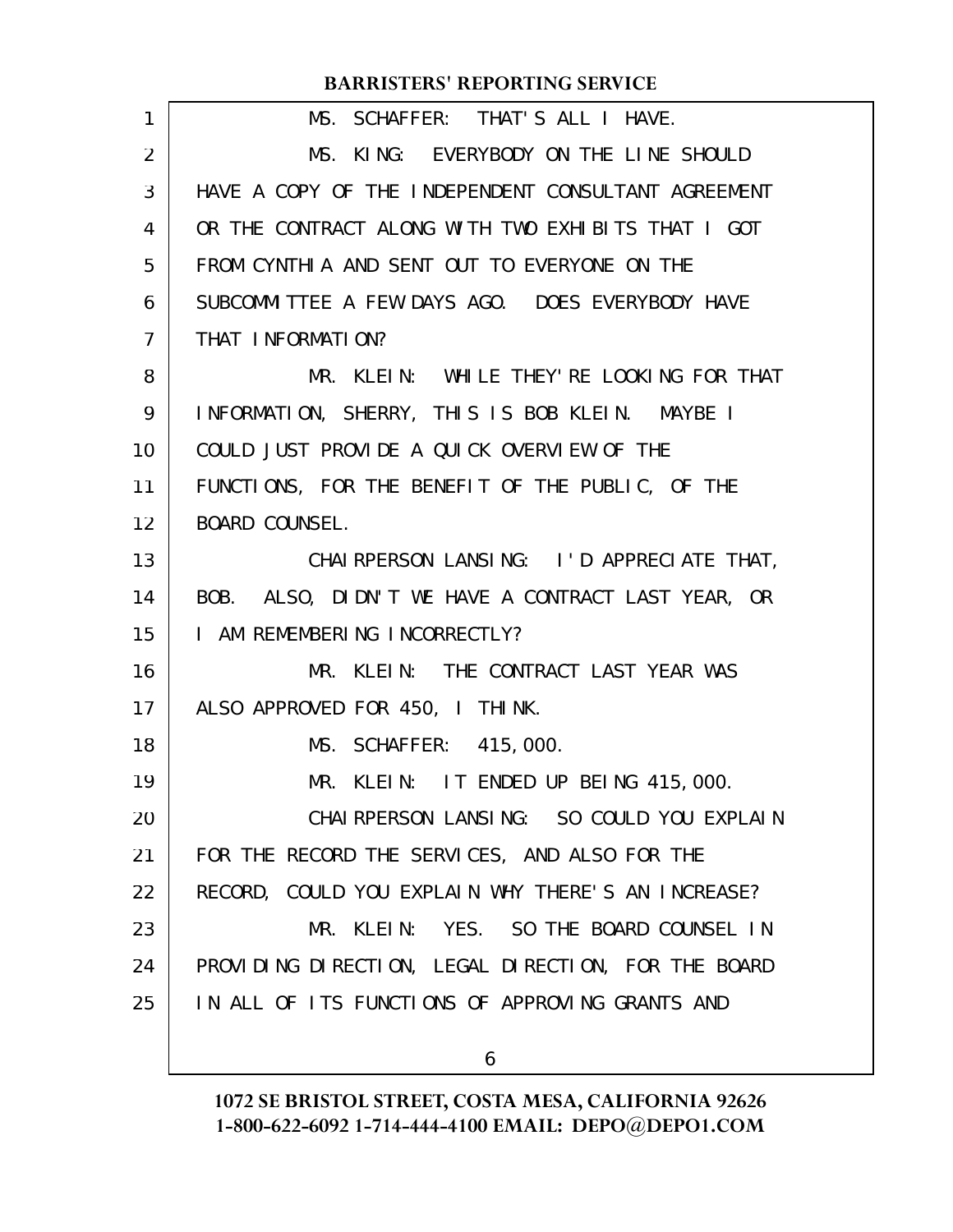| 1              | LOANS AS WELL AS POLICIES OF THE BOARD, ALSO HAS A |
|----------------|----------------------------------------------------|
| $\overline{2}$ | BROAD SERVICE FUNCTION IN SUPPORTING THE BOARD IN  |
| 3              | INTERFACING WITH THE LEGISLATURE, IN WORKING THIS  |
| 4              | COMING YEAR WITH THE U.S. TREASURY DEPARTMENT, AND |
| 5              | THE CONGRESS ON APPROVING THE TAX EXEMPTION ON OUR |
| 6              | BONDS, WHICH WOULD BE THE FIRST BONDS IN THE       |
| $\overline{7}$ | COUNTRY'S HISTORY WITH A TAX EXEMPTION ON          |
| 8              | INTELLECTUAL CAPITAL AS VERSUS PHYSICAL CAPITAL.   |
| 9              | IN ADDITION, DURING THIS YEAR BOARD                |
| 10             | QUESTIONS THAT ARISE ON THE IMPLEMENTATION OF THE  |
| 11             | MAJOR FACILITIES GRANTS WILL BE A SPECIAL AREA OF  |
| 12             | FOCUS ALONG WITH THE BOARD'S CONSIDERATION OF      |
| 13             | IMPLEMENTING A LOAN SYSTEM TO COMPLEMENT OUR GRANT |
|                |                                                    |
| 14             | SYSTEM THAT WE HAVE IN PLACE.                      |
| 15             | THE BOARD COUNSEL ALSO PROVIDES AN                 |
| 16             | OVERSIGHT FUNCTION TO ASSURE ALL RFA'S AND ALL     |
| 17             | ACTIONS BY THE BOARD ARE CONSISTENT WITH OUR       |
| 18             | CONFLICTS PROVISIONS, AND THE BOARD COUNSEL HAS A  |
| 19             | FUNCTION IN THE INTERFACE IN WORKING WITH THE      |
| 20             | LEGI SLATURE, SUCH AS THE CURRENT WORK ON THE      |
| 21             | CALI FORNI A SUPPLI ER LEGI SLATI ON AND CURRENT   |
| 22             | CONSIDERATION OF AMENDMENTS TO WORK WITH SENATOR   |
| 23             | <b>KUEHL ON 1565.</b>                              |
| 24             | I THINK THAT WOULD SUMMARIZE THE BASIC             |
| 25             | RANGE OF SERVICES.                                 |

7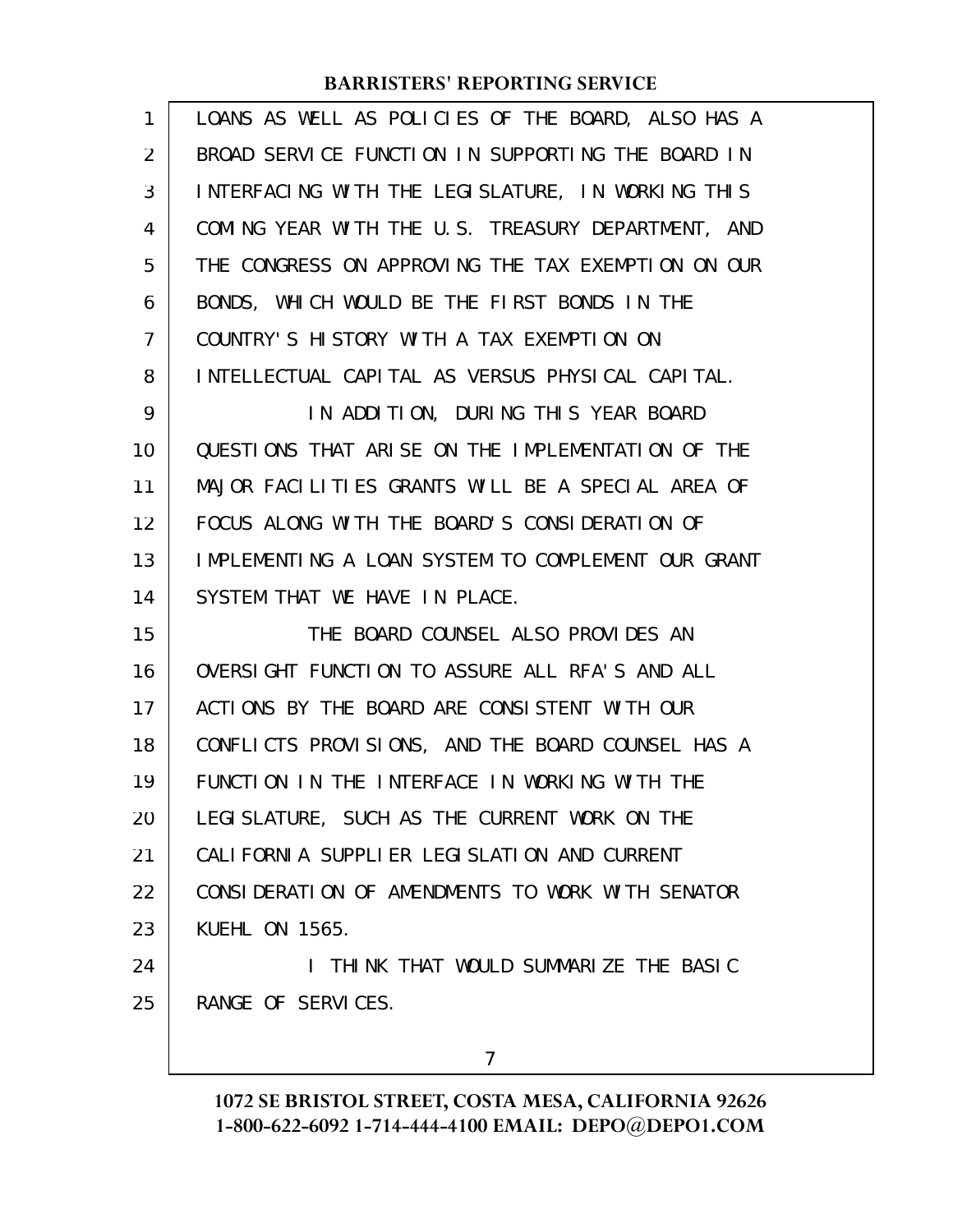|                   | <b>BARRISTERS' REPORTING SERVICE</b>                 |
|-------------------|------------------------------------------------------|
| 1                 | CHAI RPERSON LANSING: OKAY. THANK YOU,               |
| $\overline{2}$    | BOB. I REALLY APPRECIATE THAT.                       |
| 3                 | CAN I ASK IF THERE'S ANY QUESTIONS. AND              |
| 4                 | I'LL ASK IF THERE'S ANY QUESTIONS FROM ANY OF US.    |
| 5                 | DR. POMEROY: COULD SOMEONE REVIEW THE                |
| 6                 | PROCESS BY WHICH THIS FIRM WAS CHOSEN AND THE DUE    |
| $\overline{7}$    | DILIGENCE THAT WAS DONE TO DETERMINE THAT THIS WAS   |
| 8                 | THE BEST --                                          |
| 9                 | CHAI RPERSON LANSING: VERY GOOD QUESTION.            |
| 10 <sup>°</sup>   | MR. KLEIN: CERTAINLY. SO, DR. POMEROY,               |
| 11                | AT THE INITIATION OF THE AGENCY'S REPRESENTATION BY  |
| $12 \overline{ }$ | THE REMCHO FIRM, I PROCEEDED TO MEET WITH THE        |
| 13                | ATTORNEY GENERAL AND THE ATTORNEY GENERAL'S SENIOR   |
| 14                | STAFF. AND WE REVIEWED THE COMPLEXITY OF SETTING UP  |
| 15                | A NEW AGENCY THAT HAD THE TASK OF IMPLEMENTING A NEW |
| 16                | MODEL AGENCY FOR PROCESSING GRANTS AND LOANS FOR     |
| 17                | STEM CELL RESEARCH.                                  |
| 18                | THE FACT WAS THAT THE REMCHO FIRM HAD BEEN           |
| 19                | INVOLVED IN THE ACTUAL DRAFTING OF THE LEGISLATION.  |
| 20                | IT WAS ONE OF FOUR FIRMS USED, BUT IT WAS A KEY FIRM |
| 21                | IN THE OVERVIEW OF THE DRAFTING AND THE RESEARCH ON  |
| 22                | THE CONTRACT. AND THE QUESTION PUT TO THE ATTORNEY   |
| 23                | GENERAL WAS SHOULD WE PUT THIS OUT TO GENERAL BID,   |
| 24                | OR IS THERE SPECIAL CONSIDERATION HERE BECAUSE IT    |
| 25                | WOULD COST HUNDREDS OF THOUSANDS OF DOLLARS TO       |
|                   |                                                      |

8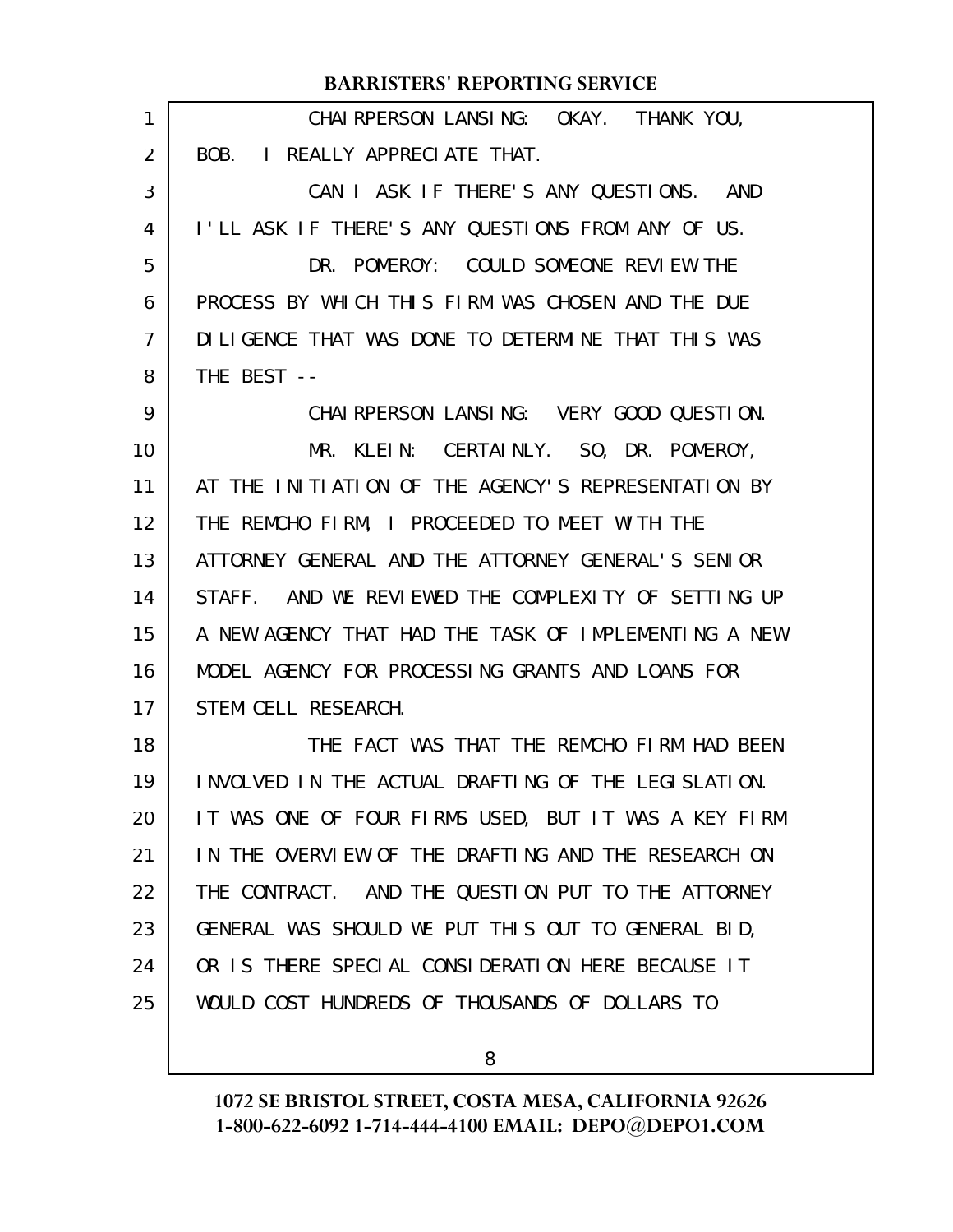| $\mathbf{1}$ | DUPLICATE THE RESEARCH AND LEGAL WORK PRODUCT THAT   |
|--------------|------------------------------------------------------|
| 2            | REMCHO HAS ALREADY BEEN PAID FOR THAT THE STATE      |
| 3            | DOESN'T HAVE TO PAY FOR SO THAT IN ORDER TO MOVE     |
| 4            | QUICKLY INTO OUR FUNCTION WITH A VERY HIGH LEVEL OF  |
| 5            | EXPERTISE, IS IT APPROPRIATE TO SELECT THE REMCHO    |
| 6            | FIRM, SAVE THAT MONEY, AND HAVE THE BENEFIT OF ALL   |
| 7            | THE PAST WORK OVER THE PRIOR TWO YEARS.              |
| 8            | THE ATTORNEY GENERAL'S OFFICE DIRECT                 |
| 9            | RESPONSE WAS THAT IT IS PROPER TO HIRE THE REMCHO    |
| 10           | FIRM. AND THEIR CONSIDERABLE KNOWLEDGE, NOT ONLY     |
| 11           | WITH THE WORK THAT HAS BEEN DONE, BUT THE FACT THAT  |
| 12           | THEY REPRESENT A NUMBER OF STATE CONSTITUTIONAL      |
| 13           | OFFICERS AND DEPARTMENTS IN THE PAST IN THEIR        |
| 14           | GOVERNMENT REPRESENTATION GIVES THEM A LONG-TERM     |
| 15           | KNOWLEDGE IN UNDERSTANDING HOW TO INTERFACE THIS NEW |
| 16           | AGENCY WITH THE STATE GOVERNMENT. AND SO THEY FULLY  |
| 17           | ENDORSED THE CONCEPT OF MOVING FORWARD WITH REMCHO.  |
| 18           | MS. SCHAFFER: IF I MAY ALSO ADD,                     |
| 19           | ACCORDING TO CHAPTER 3.07 OF THE STATE CONTRACTING   |
| 20           | MANUAL, LEGAL SERVICES CONTRACTS ARE NOT SUBJECT TO  |
| 21           | COMPETITIVE BIDDING OR ADVERTISING.                  |
| 22           | MR. KLEIN: FOR THE PURPOSE OF ANSWERING              |
| 23           | DR. POMEROY'S QUESTION, BECAUSE IT'S A LARGE         |
| 24           | CONTRACT, WE WANTED TO MAKE SURE IN THE VERY         |
| 25           | BEGINNING THAT WE WERE GOING BEYOND THE LAW TO THE   |
|              |                                                      |

9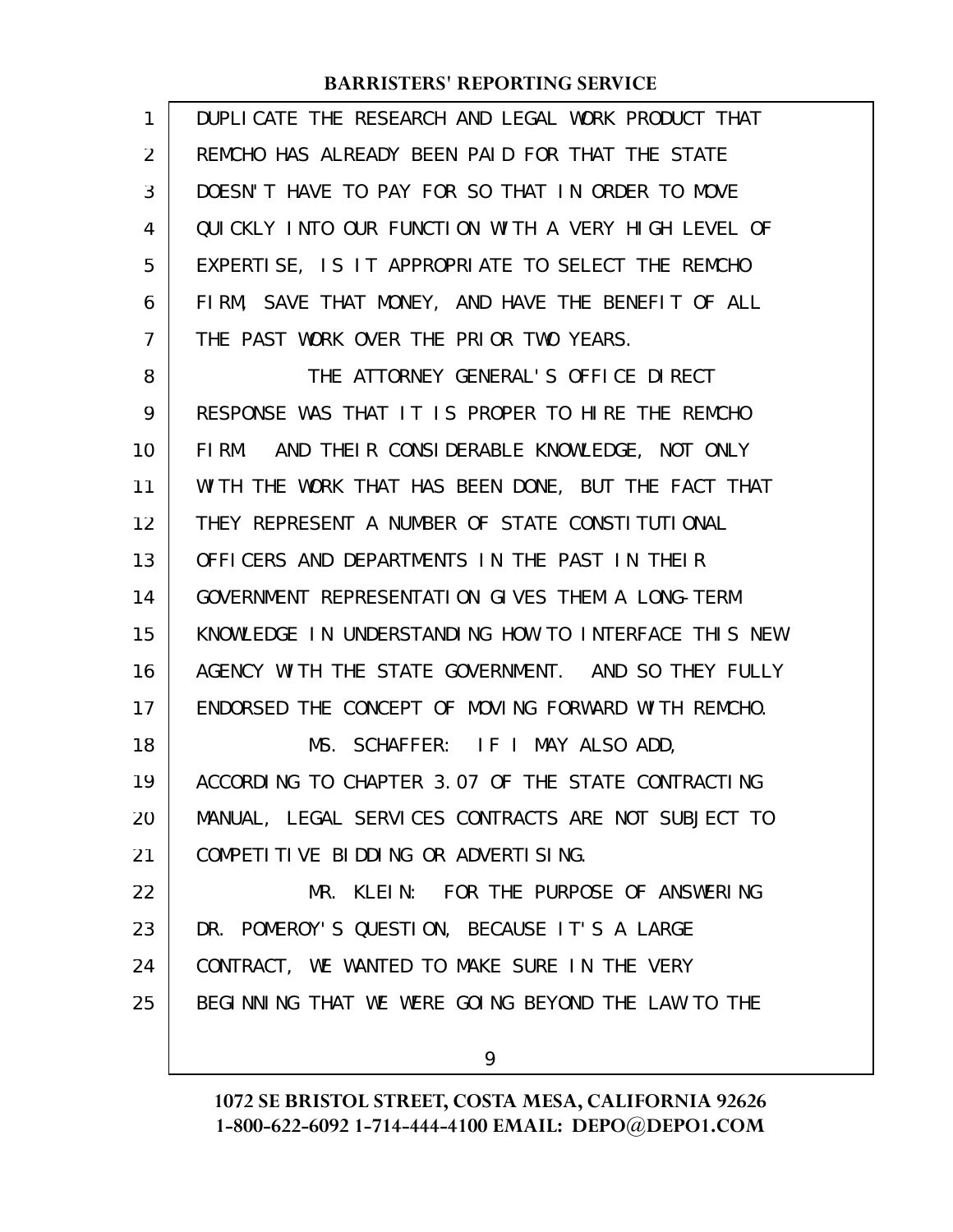| 1              | INTENT OF THE LAW AND MAKING SURE WE WERE GETTING   |
|----------------|-----------------------------------------------------|
| 2              | THE BEST VALUE FOR THE STATE AND FOR THE AGENCY AND |
| 3              | THE BEST EXPERTISE FOR THAT VALUE POSSIBLE.         |
| 4              | CHAI RPERSON LANSING: THANK YOU.                    |
| 5              | MS. KING: I JUST WANT TO MAKE SURE FOR              |
| 6              | THE RECORD THE TRANSCRIBER KNOWS THAT THAT WAS      |
| $\overline{7}$ | CYNTHI A SCHAFFER, OUR CONTRACTS ADMINISTRATOR,     |
| 8              | POINTING OUT STATE LAW AROUND CONTRACTS.            |
| 9              | THE REPORTER: YES, I HAVE IT. THANK YOU.            |
| 10             | CHAI RPERSON LANSING: CAN I JUST GO                 |
| 11             | AROUND, THEN, AND SEE IF THERE'S ANY QUESTIONS FROM |
| 12             | ANY MEMBERS ON THE BOARD, AND THEN I'LL GO TO THE   |
| 13             | PUBLIC. IN SAN FRANCISCO?                           |
| 14             | MR. SHEEHY: NO QUESTIONS.                           |
| 15             | CHAI RPERSON LANSING: DAVIS?                        |
| 16             | DR. POMEROY: NO.                                    |
| 17             | CHAI RPERSON LANSING: IRVINE?                       |
| 18             | DR. STEWARD: NO. I JUST JOINED YOU.                 |
| 19             | MS. KING: THIS IS A POLL JUST TO SEE IF             |
| 20             | YOU HAVE ANY QUESTIONS ABOUT THE CONTRACT THAT IS   |
| 21             | BEING CONSIDERED BY THE SUBCOMMITTEE. AND I BELIEVE |
| 22             | YOU HAVE THAT CONTRACT FROM THE E-MAILS THAT HAVE   |
| 23             | BEEN SENT OUT OVER THE LAST SEVERAL DAYS; IS THAT   |
| 24             | TRUE?                                               |
| 25             | DR. STEWARD: YES, I DO. THANK YOU.                  |
|                | 10                                                  |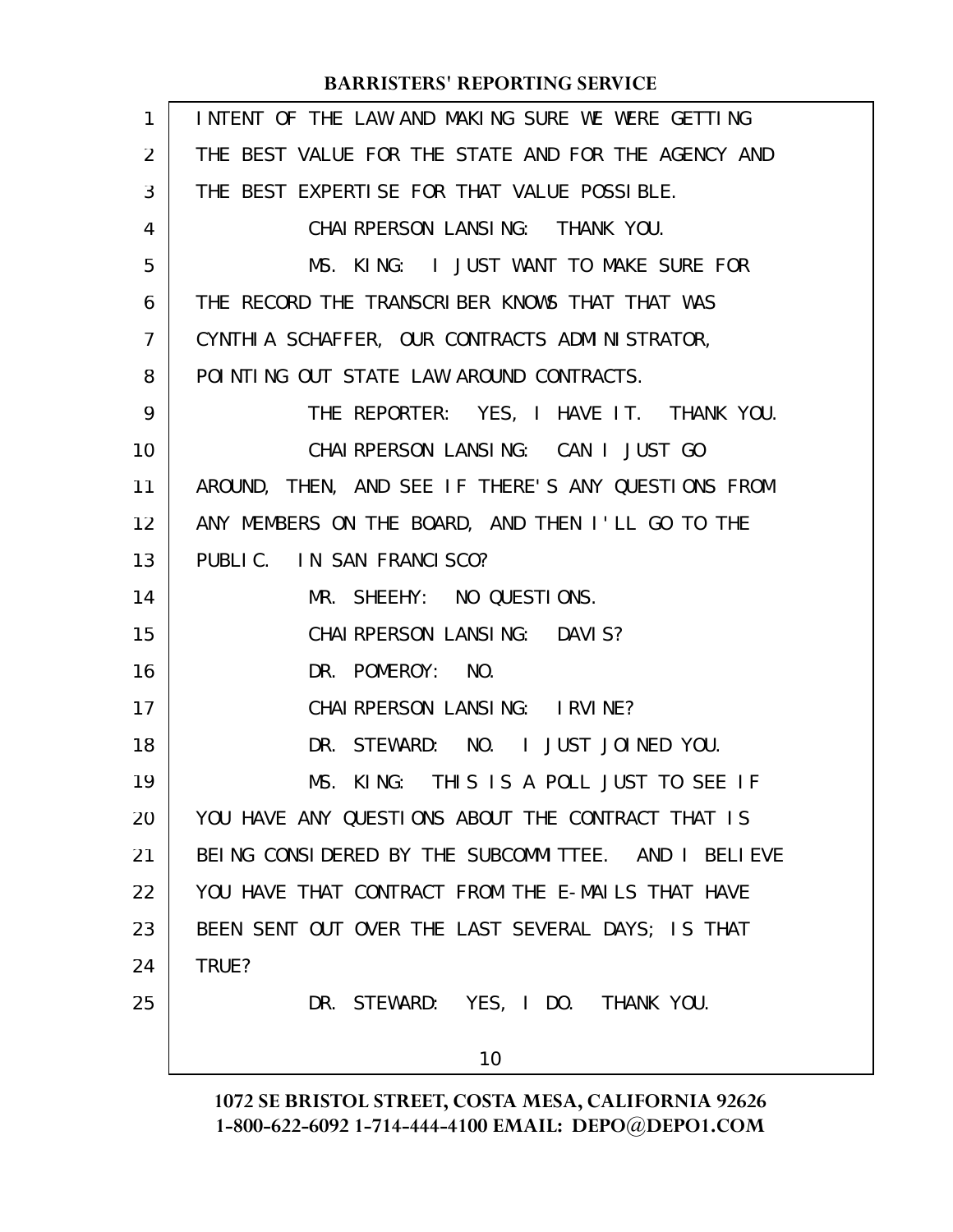|    | <b>BARRISTERS' REPORTING SERVICE</b>               |
|----|----------------------------------------------------|
| 1  | CHAI RPERSON LANSING: TORREY PINES?                |
| 2  | MR. KLEIN: THIS IS BOB KLEIN. NO                   |
| 3  | <b>QUESTIONS.</b>                                  |
| 4  | CHAI RPERSON LANSING: GENOPTIX, CARLSBAD?          |
| 5  | DR. NOVA: GENOPTIX. NO QUESTIONS.                  |
| 6  | CHAI RPERSON LANSING: GENOPTIX. THANK YOU          |
| 7  | FOR THAT CORRECTION. I SHOULD HAVE KNOWN THAT. I'M |
| 8  | EMBARRASSED. OKAY.                                 |
| 9  | THEN I WOULD ACTUALLY LIKE TO SEE IF               |
| 10 | THERE'S ANY QUESTIONS FROM THE PUBLIC. IN SAN      |
| 11 | <b>FRANCI SCO?</b>                                 |
| 12 | MS. KING: NONE HERE.                               |
| 13 | CHAI RPERSON LANSING: DAVIS?                       |
| 14 | DR. POMEROY: NO PUBLIC.                            |
| 15 | CHAI RPERSON LANSING: I RVINE?                     |
| 16 | DR. STEWARD: I'M NOT ACTUALLY WITH MY              |
| 17 | PUBLIC. I DON'T THINK THERE'S ANY THERE ANYWAY.    |
| 18 | CHAI RPERSON LANSING: LA JOLLA?                    |
| 19 | MR. ROTH:<br>NO.                                   |
| 20 | CHAI RPERSON LANSING: TORREY PINES?                |
| 21 | MR. KLEIN: NO.                                     |
| 22 | CHAI RPERSON LANSING: GENOPTIX?                    |
| 23 | DR. NOVA: NO PUBLIC.                               |
| 24 | CHAIRPERSON LANSING: IN L.A.? NO.                  |
| 25 | THAT BEING SAID, DO I HAVE A MOTION TO             |
|    | 11                                                 |
|    |                                                    |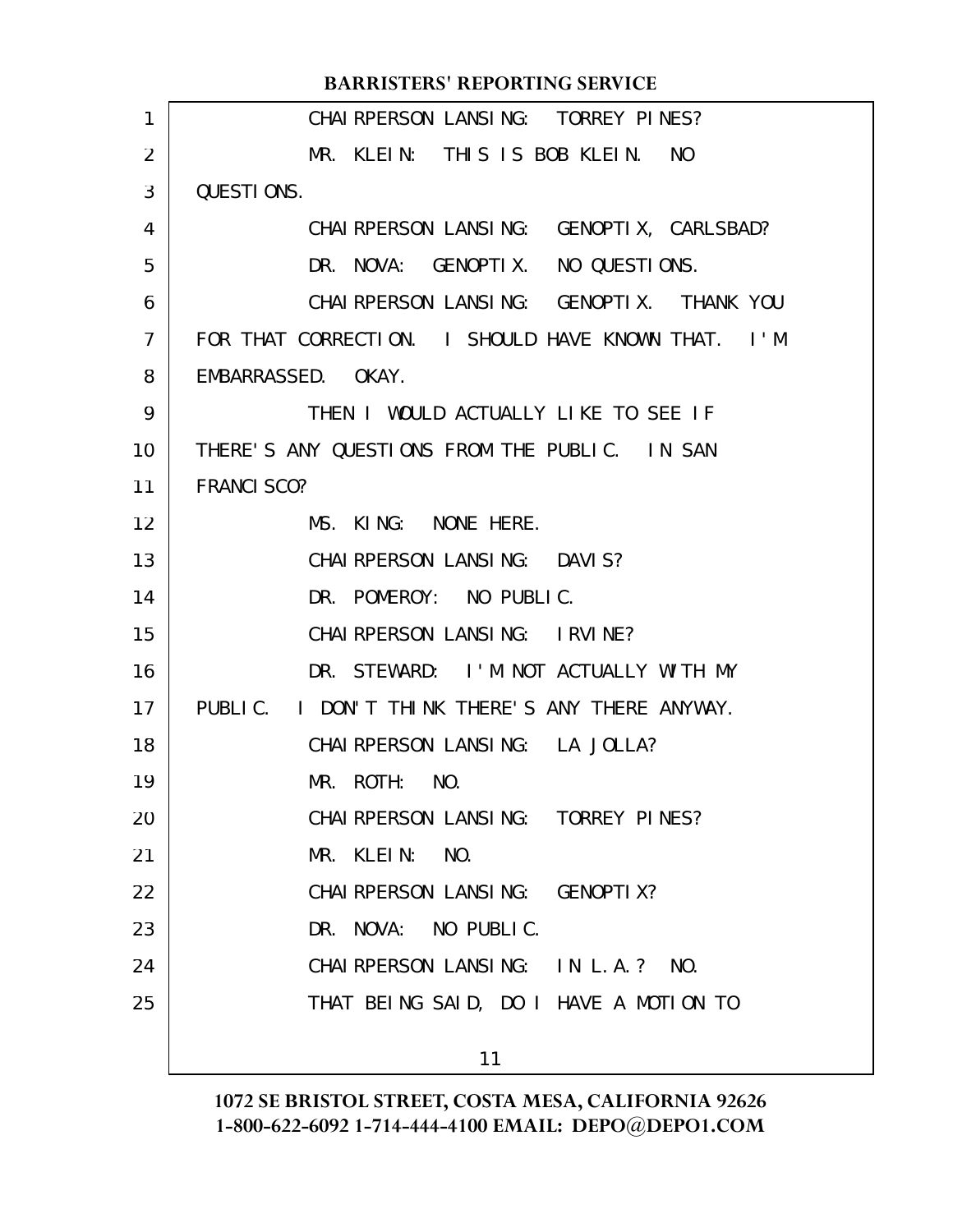|                | <b>BARRISTERS' REPORTING SERVICE</b>             |
|----------------|--------------------------------------------------|
| $\mathbf{1}$   | APPROVE THE CONTRACT?                            |
| 2              | MR. KLEIN: I WOULD MAKE A MOTION TO              |
| 3              | APPROVE THE CONTRACT.                            |
| 4              | CHAI RPERSON LANSING: SECOND?                    |
| 5              | DR. POMEROY: SECOND.                             |
| 6              | CHAI RPERSON LANSING: ANY FURTHER                |
| $\overline{7}$ | COMMENTS? MELISSA, WOULD YOU DO A ROLL CALL VOTE |
| 8              | THEN, PLEASE.                                    |
| 9              | MS. KING: YES, I WILL. BOB KLEIN.                |
| 10             | MR. KLEIN: YES.                                  |
| 11             | MS. KING: SHERRY LANSING.                        |
| 12             | CHAI RPERSON LANSING: YES.                       |
| 13             | MS. KING: TINA NOVA.                             |
| 14             | DR. NOVA: YES.                                   |
| 15             | MS. KING: CLAIRE POMEROY.                        |
| 16             | DR. POMEROY: YES.                                |
| 17             | MS. KING: DUANE ROTH.                            |
| 18             | MR. ROTH: YES.                                   |
| 19             | KING: JEFF SHEEHY.<br>MS.                        |
| 20             | MR. SHEEHY: YES.                                 |
| 21             | MS. KING: OSWALD STEWARD.                        |
| 22             | DR. STEWARD: YES.                                |
| 23             | MS. KING: THANK YOU. THAT MOTION                 |
| 24             | <b>CARRIES.</b>                                  |
| 25             | CHAIRPERSON LANSING: OKAY. THEN WE JUST          |
|                | 12                                               |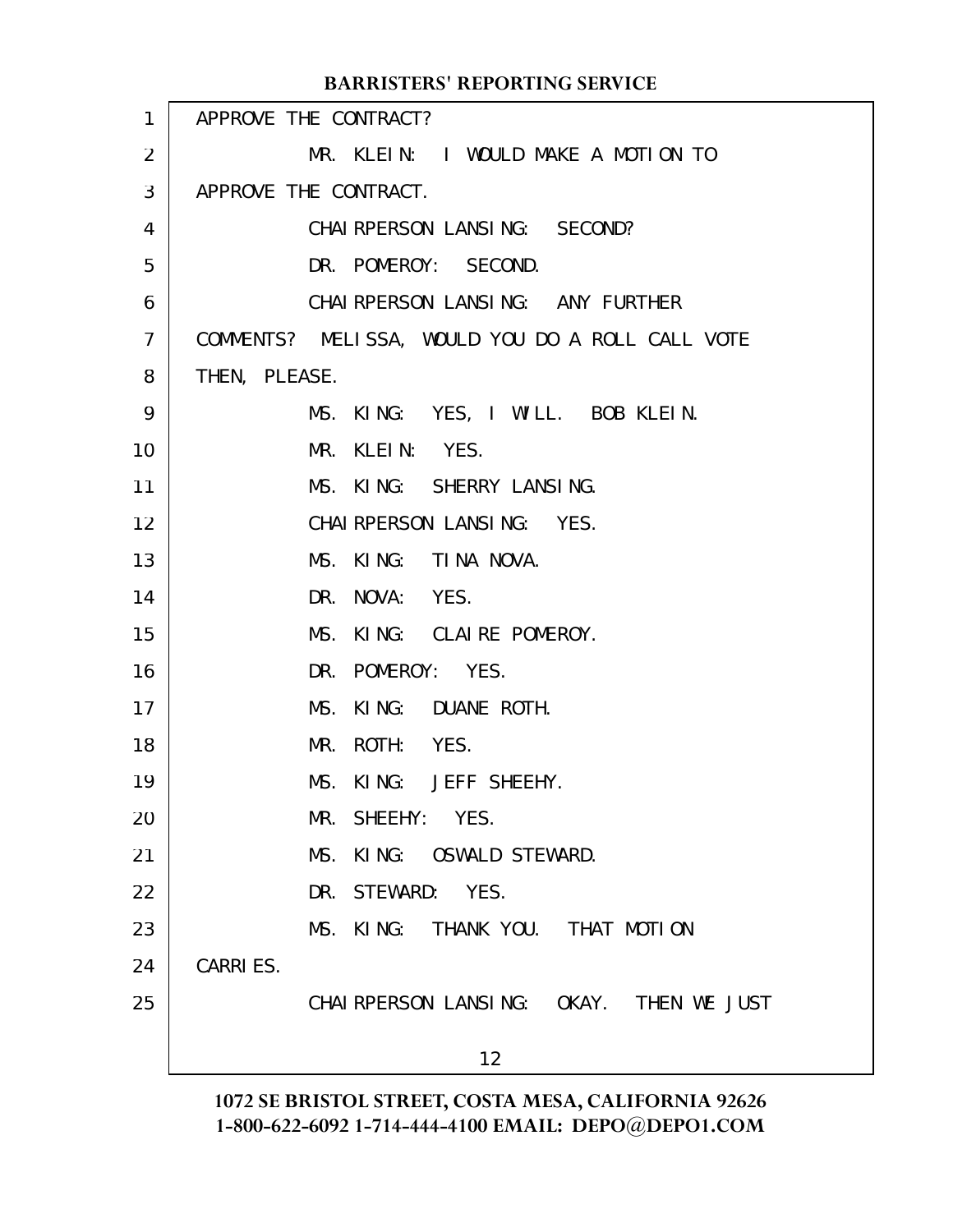| 1  | HAVE ONE MORE BRIEF ITEM, WHICH IS NOT AN ACTION     |
|----|------------------------------------------------------|
| 2  | I TEM. AND IT WAS NOT AGENDIZED FOR THIS MEETING,    |
| 3  | BUT IT'S JUST AN UPDATE. IT'S AN UPDATE ON THE       |
| 4  | CONTRACTS AND THE INTERAGENCY AGREEMENTS THAT WE     |
| 5  | HAVE. AND, AGAIN, I'M GOING TO ASK CYNTHIA SCHAFFER  |
| 6  | TO PROVIDE TO THE SUBCOMMITTEE A BRIEF UPDATE. SO,   |
| 7  | CYNTHIA, CAN YOU DO THAT, PLEASE?                    |
| 8  | MS. SCHAFFER: YES. WE SENT OUT THE                   |
| 9  | CONTRACTS AND INTERAGENCY AGREEMENT SUMMARY FOR THE  |
| 10 | FOURTH QUARTER OF THE FISCAL YEAR 2007-2008. WE'VE   |
| 11 | HIGHLIGHTED CONTRACTS THAT ARE GOING TO BE ACTIVE    |
| 12 | GOING INTO THE FIRST QUARTER OF THE 2008-2009 FISCAL |
| 13 | YEAR. THESE UPDATED THE SUMMARY TO INCLUDE PURCHASE  |
| 14 | ORDERS IN ANY AMOUNTS OVER \$5,000 TO THE SUMMARY.   |
| 15 | WE ALSO, AND WHEN I SAY WE, I INCLUDE THE            |
| 16 | FINANCE OFFICER, MARGARET FERGUSON, WHO WILL ALSO BE |
| 17 | PRESENTING A SUMMARY WHICH COVERS THE FULL FISCAL    |
| 18 | YEAR '07-'08 AND THE ACTUAL EXPENDITURES FOR THAT    |
| 19 | FISCAL YEAR AT THE UPCOMING ICOC MEETING.            |
| 20 | MS. KING: JUST TO MAKE SURE, IF ANYONE ON            |
| 21 | THE LINE DID NOT RECEIVE THE CONTRACT AND            |
| 22 | INTERAGENCY AGREEMENT SUMMARY FROM ME, LET ME KNOW   |
| 23 | THAT, AND I CAN GET IT TO YOU. YOU SHOULD HAVE ALL   |
| 24 | GOTTEN THAT FROM ME IN THE LAST FEW DAYS.            |
| 25 | CHAI RPERSON LANSING: ALL RIGHT. ARE                 |
|    | 13                                                   |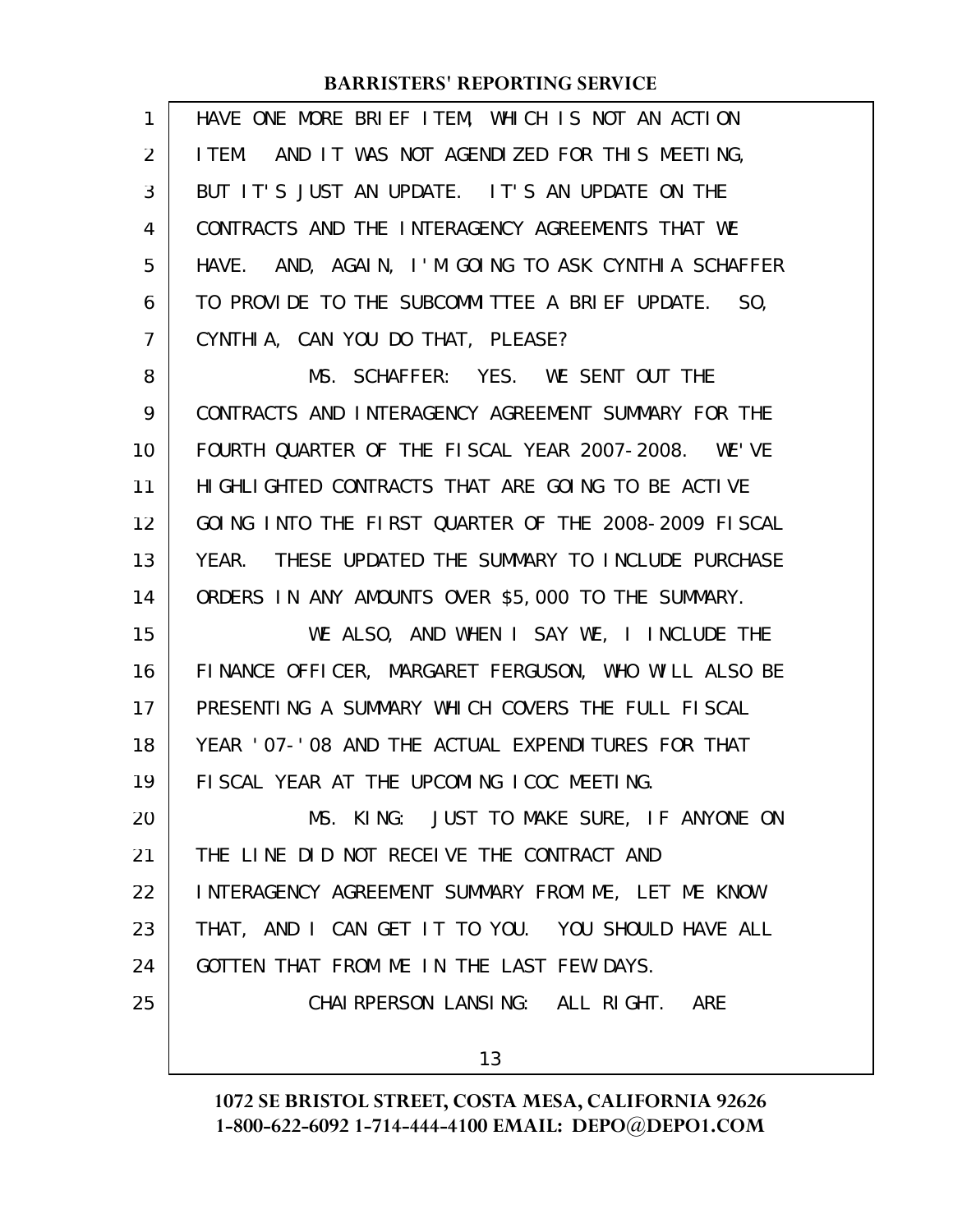# THERE ANY QUESTIONS AT ANY OF OUR PLACES? IS THERE ANY PUBLIC COMMENT? MS. KING: NONE IN SAN FRANCISCO. CHAIRPERSON LANSING: ANY OTHER BUSINESS THAT ANYBODY WISHES TO CONDUCT AT THIS MEETING? BECAUSE IF NOT, THIS WILL SET A RECORD. I DON'T KNOW WHAT TO DO WITH THE EXTRA HOUR AND A HALF. YOU SHOULD STAY ON THE PHONE AND TALK TO ME. IT WILL BE NICE. DR. POMEROY: ENJOY YOURSELF. CHAIRPERSON LANSING: I'M KIDDING. I THINK WE ALL HAVE PLENTY TO DO. AND, AGAIN, I THANK YOU FOR YOUR TIME AND YOUR PARTICIPATION AND THE STAFF AS WELL. AND UNLESS THERE'S ANYTHING ELSE, THIS MEETING STANDS ADJOURNED. (THE MEETING WAS THEN ADJOURNED AT 04:14 P.M.) 14 **BARRISTERS' REPORTING SERVICE** 1 2 3 4 5 6 7 8 9 10 11 12 13 14 15 16 17 18 19 20 21 22 23 24 25